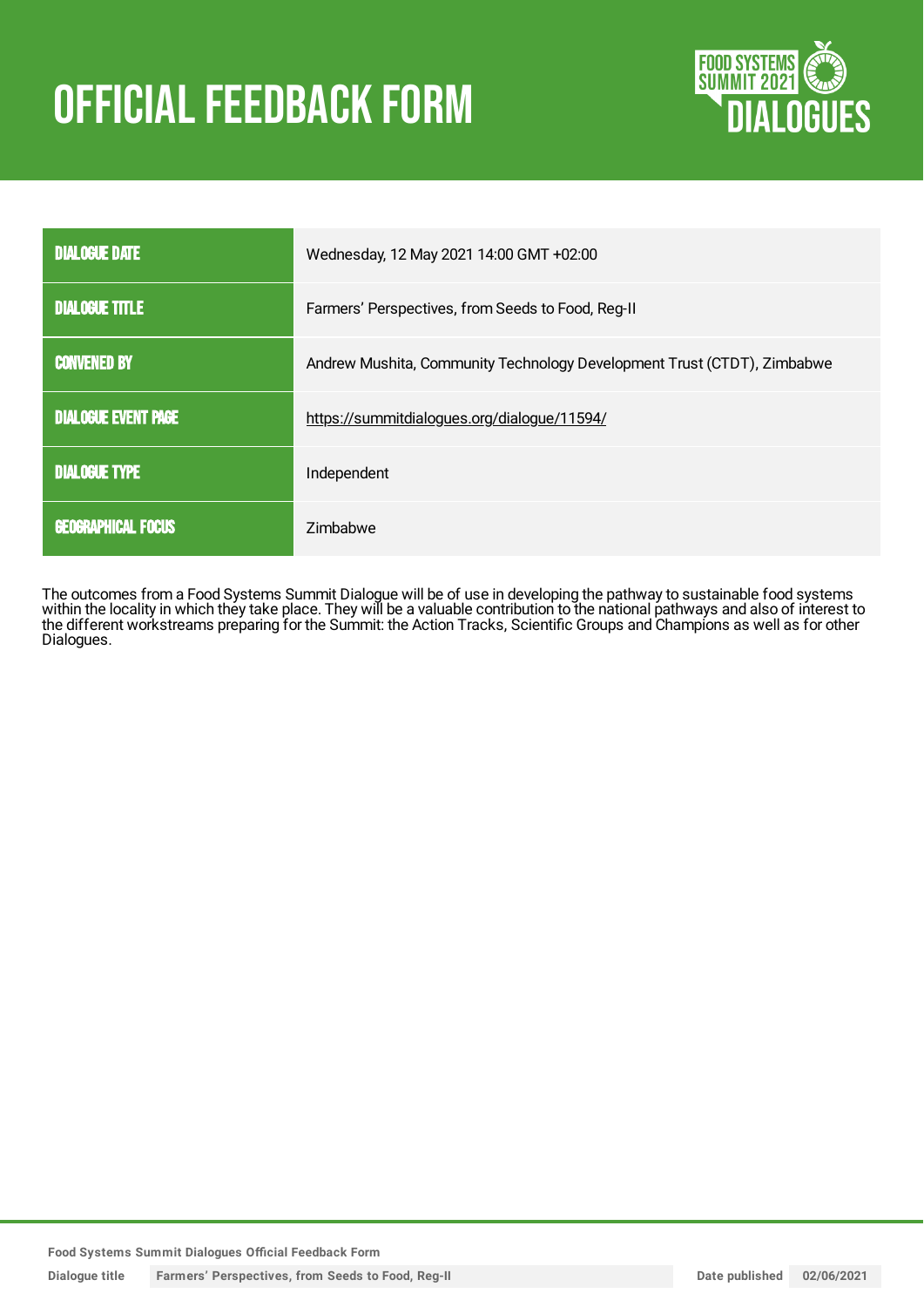## 1.PARTICIPATION



#### NUMBER OF PARTICIPANTS FROM EACH STAKEHOLDER GROUP

| $\mathcal{P}$ | Small/medium enterprise/artisan             |                | Workers and trade union                     |
|---------------|---------------------------------------------|----------------|---------------------------------------------|
|               | Large national business                     |                | Member of Parliament                        |
|               | Multi-national corporation                  | $\overline{2}$ | Local authority                             |
| 5             | Small-scale farmer                          | 10             | Government and national institution         |
|               | Medium-scale farmer                         |                | Regional economic community                 |
|               | Large-scale farmer                          | $\mathbf{1}$   | <b>United Nations</b>                       |
| 13            | Local Non-Governmental Organization         |                | International financial institution         |
|               | International Non-Governmental Organization | 1              | Private Foundation / Partnership / Alliance |
|               | Indigenous People                           |                | Consumer group                              |
| 8             | Science and academia                        | 3              | Other                                       |
|               |                                             |                |                                             |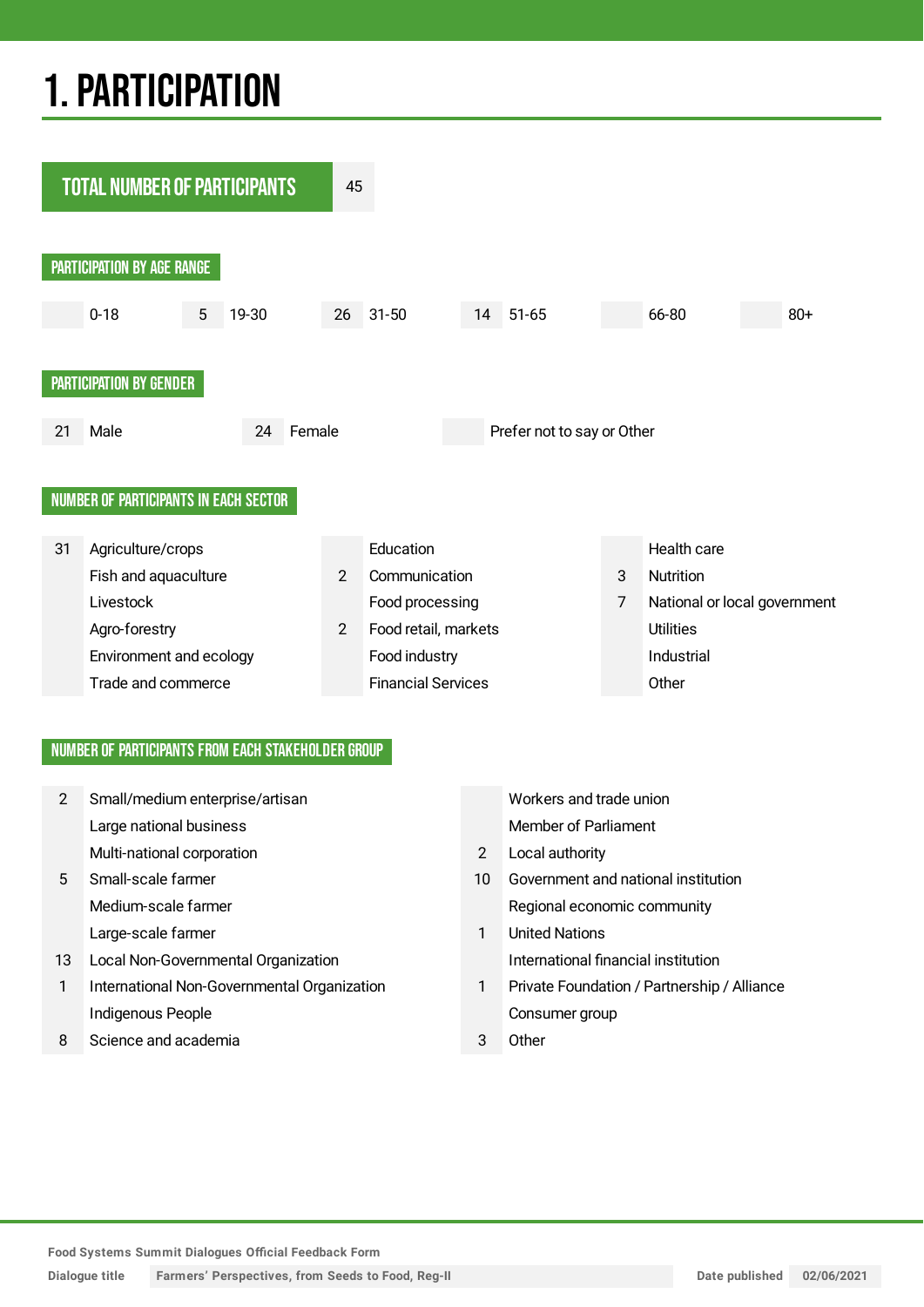## 2. PRINCIPLES OF ENGAGEMENT

HOW DID YOU ORGANIZE THE DIALOGUE SO THAT THE PRINCIPLES WERE INCORPORATED, REINFORCED AND ENHANCED?

The dialogue was split in a local and regional consultations. This report describes the consolidation of the local insights and recommendations and regional level (en therefore the regional dialogue. However, to describe the organization, this paragraph includes the local dialogue as well: The local and face-to-face dialogues took place amongst farmers (totaling 400) in Mudzi and Uzumba Maramba Pfungwe (UMP) districts of Zimbabwe and through social media discussion groups. For over ten years, these farmers have been members of Farmer Field Schools. Through a facilitated focus group discussion and a brainstorm session, the main objective of the local dialogues was for farmers and local leaders in Zimbabwe to reflect on their experiences and provide recommendations towards achieving seed security for resilient food systems in the next ten years. The dialogue started with a discussion on the objectives of the UNFSS. The regional dialogue series started on 29 April. Farmer representatives from the local dialogues shared their views and recommendations with the regional dialogue participants. This was conducted in a fire-side interview format. The regional dialogues were a combination of face-to-face and virtual meetings and the participants included farmers, government representatives, officials, researchers, extension agents, civil society actors, and policy makers. The multi-stakeholder participants from the regional dialogue shared their valuable perspectives on: (i) the links between seeds and resilient foods systems; (ii) the links between conservation and sustainable use of biodiversity with food and nutrition security for climate change adaptation; and (iii) recommendations to the UN Food Systems Summit in support of smallholder farmers and resilient food systems. A second regional dialogue was conducted on 12 May to further articulate the recommendations from the first dialogue.

#### HOW DID YOUR DIALOGUE REFLECT SPECIFIC ASPECTS OF THE PRINCIPLES?

'Act with urgency & Commit to the Summit': The dialogues started with a 'setting of the stage' that included brief key note speeches on the urgency of the topics under discussion and road towards the UNFSS and beyond. 'Embrace multistakeholder inclusivity': The list of participants was multi-stakeholder and the conveners invited underrepresented stakeholder groups to invite peers. Furthermore, this dialogue series builds on the inclusion of a broad group of smallholder farmers, with a special focus on women inclusion in both the local dialogues and as representatives at regional level. 'Complement the work of others': This dialogue series is meant to bring in the seed perspective into the Food Systems paradigm, from a smallholder farmer perspective. In the dialogue, both conveners and participants stressed that this perspective is and should be closely linked to both the formal seed sector and to food systems. Making these links explicit and include these in recommendations was one of the key objectives.

#### DO YOU HAVE ADVICE FOR OTHER DIALOGUE CONVENORS ABOUT APPRECIATING THE PRINCIPLES OF ENGAGEMENT?

- Include everyone that you aim to dialogue about. - Set a purpose beyond the Summit, your dialogues, efforts and actions should not end there. - In case of a series of dialogues: Make sure you share reports and new insights with earlier participants.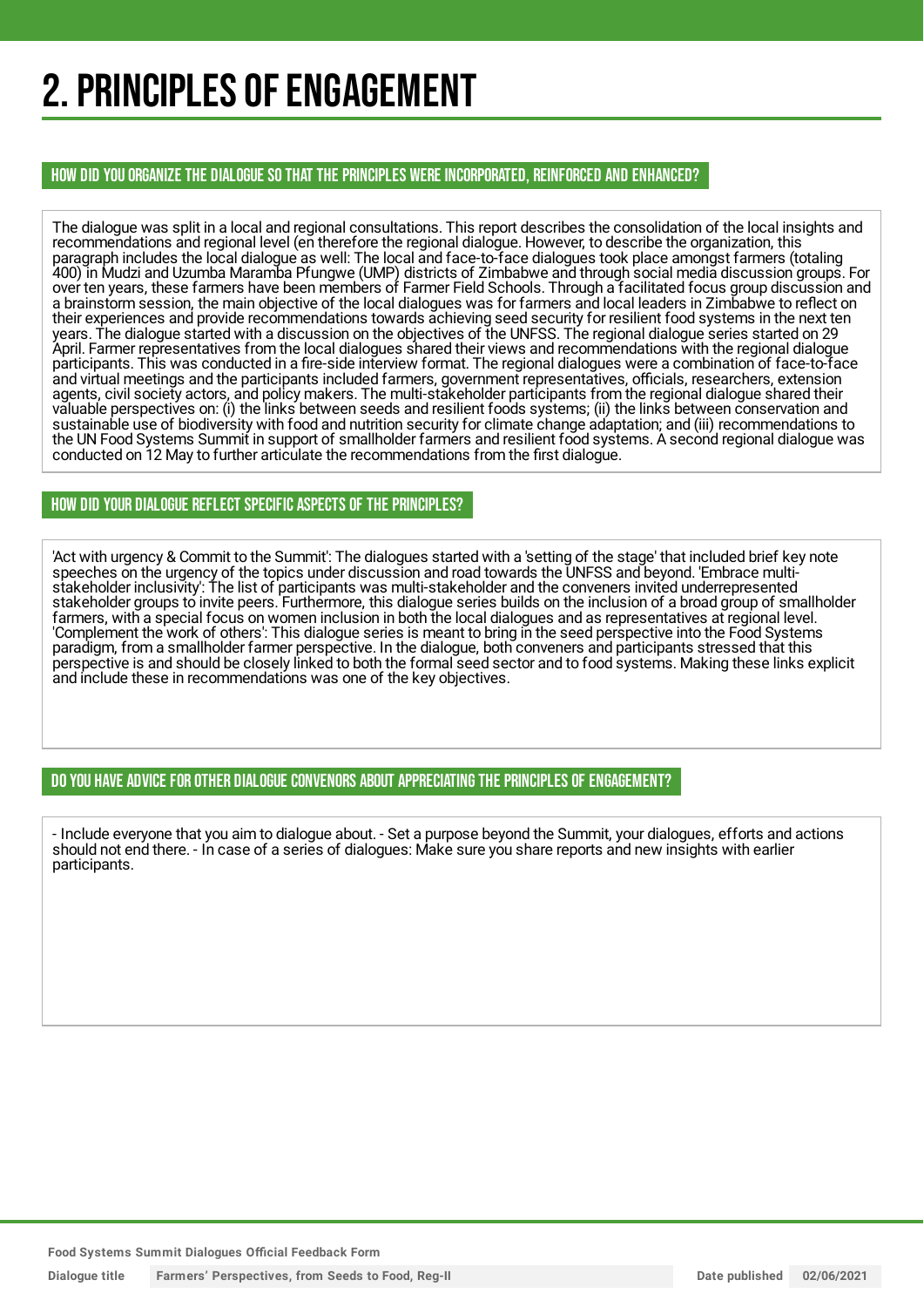## 3. METHOD

The outcomes of a Dialogue are influenced by the method that is used.

DID YOU USE THE SAME METHOD AS RECOMMENDED BY THE CONVENORS REFERENCE MANUAL?

✓ **Yes No**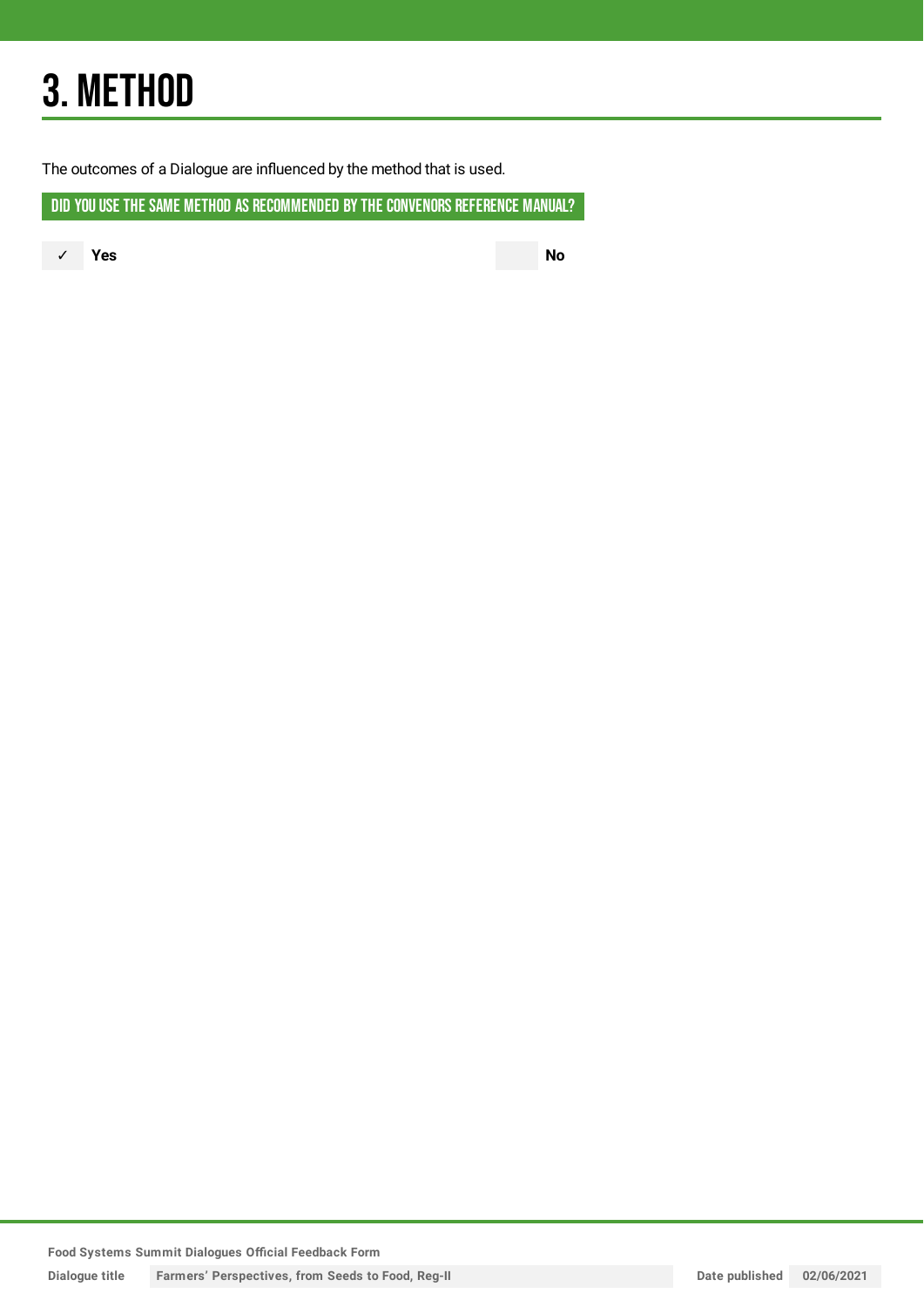## 4. DIALOGUE FOCUS & OUTCOMES

### MAJOR FOCUS

The major focus is the intrinsic link between seeds and food and how to support local farmers in their access and sustainable use of seeds. A transformative agenda for sustainable and equitable food systems needs to go hand in hand with equitable and sustainable seed systems, because "no seeds means no food". In a continuous cycle, farmers grow food from seeds and farmers get their seeds from their food. Farmers' innovation has domesticated and continues to enhance and develop plants that form the basis of local to global food systems. Plant genetic resources are the basis for resilience and sustainability of our seed systems.

Even prior to the Covid 19 pandemic, Zimbabwe has been facing the highest levels of acute food insecurity in a decade due to hyperinflation and reduced harvest aggravated by extreme weather events such as drought and excessive rainfall and agricultural pest and diseases. Zimbabwe has also been facing poor health care and nutrition. A large proportion of the population relies on humanitarian assistance to survive. The food crisis is gravely felt at local levels; at the same time remarkable resilience and solutions are also found at the local food systems level. Locally produced food plays an important role in meeting local people's food and nutrition security, especially in ensuring dietary diversity. In much of Sub-Saharan Africa, small holder farmers provide up to 80% of the domestic food supply. At least half of these farmers are women. Local food systems are largely dependent on Farmer Managed Seeds Systems (FMSS).

A seed system is the constellation of people and networks who utilize plant genetic resources in a chain of activities, which may include the identification, conservation, improvement, development, production, regulation, distribution and marketing of plant materials. Seed systems operate within evolving environments, markets, and cultures. Formal seed systems typically involve public and private institutions. More informally, farmers' seed systems operate locally and are based on farm-saved seeds. Farmer seed systems are significant for food production: 80% of farmers in Africa rely on farm-saved seeds and the local informal markets.

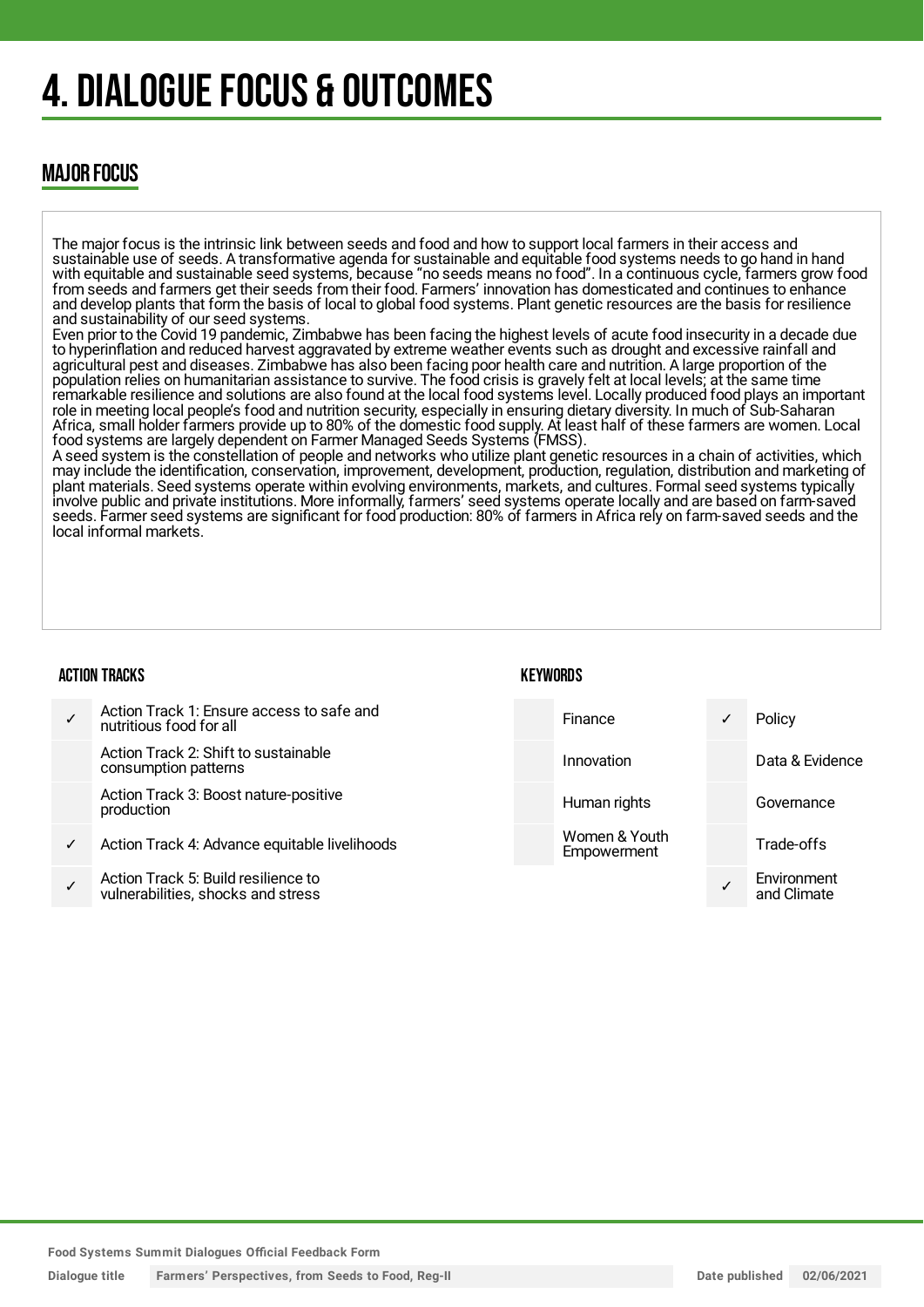A. Locally produced food plays an important role in meeting local people's food security and in ensuring dietary diversity. In much of Sub-Saharan Africa, small holder farmers provide up to 80% of the domestic food supply . At least half of these farmers are women. Local food systems refer to specific geographic and social networks of short value chain of food production, processing, marketing, distribution, consumption and waste management. In Zimbabwe, for example, farmers grow and gather a diversity of crops that are locally adapted to their agro-ecologies, socio-economies and cultural preferences. Local food is grown on farm and in home gardens. Local edible plants are gathered in the wild. Local food systems are often linked to domestic markets where farmers sell and buy food in addition to what they produce locally. Diversity is important for the farmers for diets and resilience. Through a diversity of seeds, farmers get secured access to a diversity of nutritious food. Resilient seeds, or seeds that tolerate e.g., floods, drought and pest and diseases help ensure the availability and access to diverse and nutritious food such as small grains, legumes and vegetables.

B. Local food systems are largely dependent on Farmer Managed Seeds Systems (FMSS). A seed system is the constellation of people and networks who utilize plant genetic resources in a chain of activities, which may include the identification, conservation, improvement, development, production, regulation, distribution and marketing of plant materials. Seed systems operate within evolving environments, markets and cultures. Formal seed systems typically involve public and private institutions. More informally, farmers' seed systems operate locally and are based on farm-saved seeds. Farmer seed systems are significant for food production: 80% of farmers in Africa rely on farm-saved seeds and the local informal markets. Individually and collectively through e.g., Community Seed Banks, farmers manage a diversity of seeds of crops and crop varieties. Farmers manage their seeds through seed management practices such as seed selection, storage, keeping track of seed health and germination, and through multiplication, exchange and local sales. Farmers also conserve and adapt crops through varietal selection, varietal enhancement, and breeding. These activities are done individually and in Farmer Field Schools; and are supported by CSOs, researchers, and extension agents.

C. Seed security is crucial to food security and livelihoods and is part of a community's disaster risk management, especially in the context of climate change. Together with agro-ecological practices, and farmers accessing weather information and collecting weather data themselves, farmers use plant genetic resources as part of their climate adaptation strategies. In Zimbabwe, the farmers are experiencing recurrent droughts and unpredictable rainfall. In response, farmers used drought resistant crops and varieties such as millet, sorghum, and ground nut. Farmers also used crops that mature quicker and at different times so that they can adjust to erratic rainfall. A well-functioning and sustainably managed Community Seed Bank can provide farmers with quality seeds when they need to re-sow, when rainfall is too erratic, or when they lose their seeds from a failed harvest.

D. Farmer Managed Seed Systems are resilient but are also under severe and multiple stresses. In this regard, farmers need continuous access to plant genetic resources. Farmers need policy, legislative, technical and market support from multiple stakeholders. It is important that networks of community seed banks are linked with national and international gene-banks. A network of community seed banks and/or Farmer Field Schools performs more effectively when linked and supported by other farmers, genebanks, plant breeders, and markets. Through the collaboration between farmers, breeders, and policy makers, breeders will gain a better understanding of farmers' needs in crop varieties, while farmers can further adapt to local climatic conditions and markets.

E. A vibrant seed sector is an inclusive sector. Smallholder farmers are critical to food and nutrition security and they play a key role in the farmer managed seeds system. In this regard, the participation and leadership of women needs to be ensured along with men and the youth.

#### ACTION TRACKS ✓ Action Track 1: Ensure access to safe and nutritious food for all Action Track 2: Shift to sustainable consumption patterns Action Track 3: Boost nature-positive production Action Track 4: Advance equitable livelihoods ✓ Action Track 5: Build resilience to vulnerabilities, shocks and stress **KEYWORDS** Finance ✓ Policy Innovation Data & Evidence Human rights **Governance** Women & Youth Empowerment Trade-offs ✓ Environment and Climate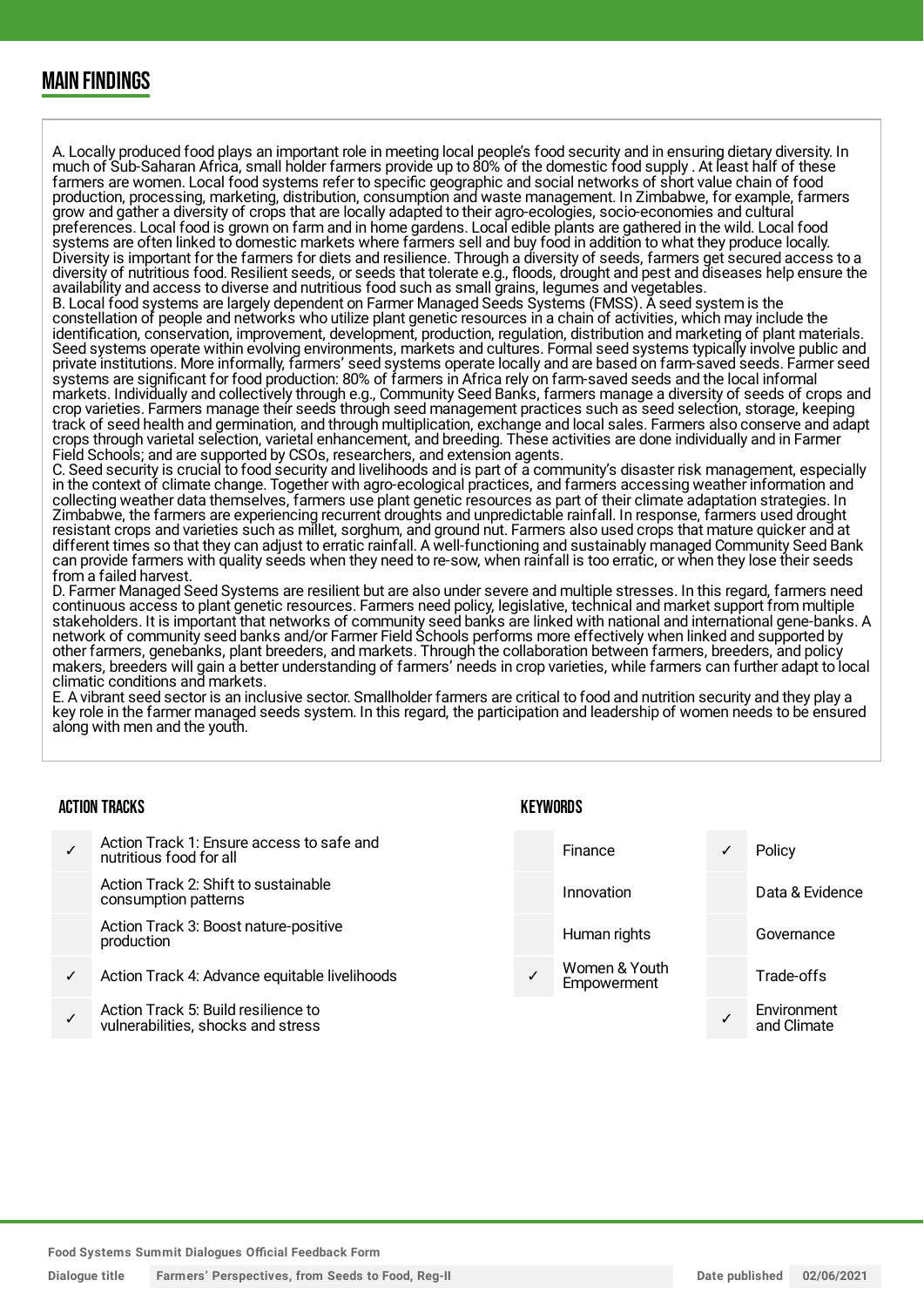Recommendation 1: World leaders should recognize farmers' roles and their contribution to local seeds and food systems; and institutionalize their active participation and engagement correspondingly.

● The importance of seeds to food systems needs to be recognised and approached in an integrated manner. Farmers need regular access to a diversity of good quality seeds that are suitable for their local agro-climatic conditions. Seeds are fundamental to the livelihoods of small holder farmers; as crop production starts with seed. "No seeds mean no food". Therefore, seeds are vital for the sustainable and equitable production and consumption of food.

● The challenges faced in local seed systems need to be understood. Farmers appealed for recognition of their views and work through creation of collaborative linkages between farmers, researchers, policy makers, and the seed industry. Farmers highlighted that they need to actively participate in decision making processes which affect their seeds and livelihoods. ● Farmer Managed Seed Systems (FMSS) need to be recognised and supported at the technical, policy and legislative, and at the socio-economic levels. In particular, women have roles as custodians of seeds; and they should be part of the leading role in FMSS.

● Young farmers should be engaged and their interests and roles should be enhanced.

#### At the technical level:

● Plant genetic resources are important for food security. FMSS are continually under stress due to the changing climate. Agro-biodiversity is important in mitigating the adverse effects of, and adapting to climate change. The continued availability and accessibility of both traditional and improved crop varieties is key to present and future improvements in crop productivity.

● Smallholder farmers have a role in conserving and improving seeds through engaging in Participatory Varietal Selection (PVS), Enhancement (PVE) and Breeding (PPB). These are best conducted in Farmer Field Schools with the support of national and internal research and extension services.

■ The farmers also stressed the important functions of Community Seed Banks (CSBs), which are a repository of a diversity of good quality seeds that are evaluated and selected by the farmers. In poor production seasons, the seedbank is a fallback strategy for farmers as they can withdraw or borrow seeds for (re)sowing. The community seed bank also needs strong linkages with the national gene bank for mutual support for seeds conservation and use.

#### At the policy and legislative level:

● The farmers expressed their knowledge of the International Treaty on Plant Genetic Resources for Food and Agriculture (ITPGRFA) and the need for national governments to implement Farmers' Rights for the advancement of FMSS and complementarities in the seed sector.

● As the African region seeks to harmonise seed systems, there should be a clear standpoint for recognizing and supporting FMSS. The policy and legislative environment should enable farmers to produce and sell their own seeds and to broaden the genetic base of landraces and improved varieties for resilient food systems.

● The farmers articulated the challenges related to the registration of farmer varieties. The seed registration Distinctiveness, Uniformity and Stability (DUS) requirements are too complex, strict, and unrealistic for farmers to meet. There is a need for separate requirements for the registration of farmer varieties.

At the socio-economic level:

● The complementarities between the FMSS, public, and commercial seed sectors need to be enhanced.

● Farmers need access to the seeds markets for buying and selling farmer varieties.

| <b>ACTION TRACKS</b> |                                                                           | KEYWORDS |                              |  |                            |
|----------------------|---------------------------------------------------------------------------|----------|------------------------------|--|----------------------------|
|                      | Action Track 1: Ensure access to safe and<br>nutritious food for all      |          | Finance                      |  | Policy                     |
|                      | Action Track 2: Shift to sustainable<br>consumption patterns              |          | Innovation                   |  | Data & Evidence            |
|                      | Action Track 3: Boost nature-positive<br>production                       |          | Human rights                 |  | Governance                 |
| ✓                    | Action Track 4: Advance equitable livelihoods                             |          | Women & Youth<br>Empowerment |  | Trade-offs                 |
|                      | Action Track 5: Build resilience to<br>vulnerabilities, shocks and stress |          |                              |  | Environment<br>and Climate |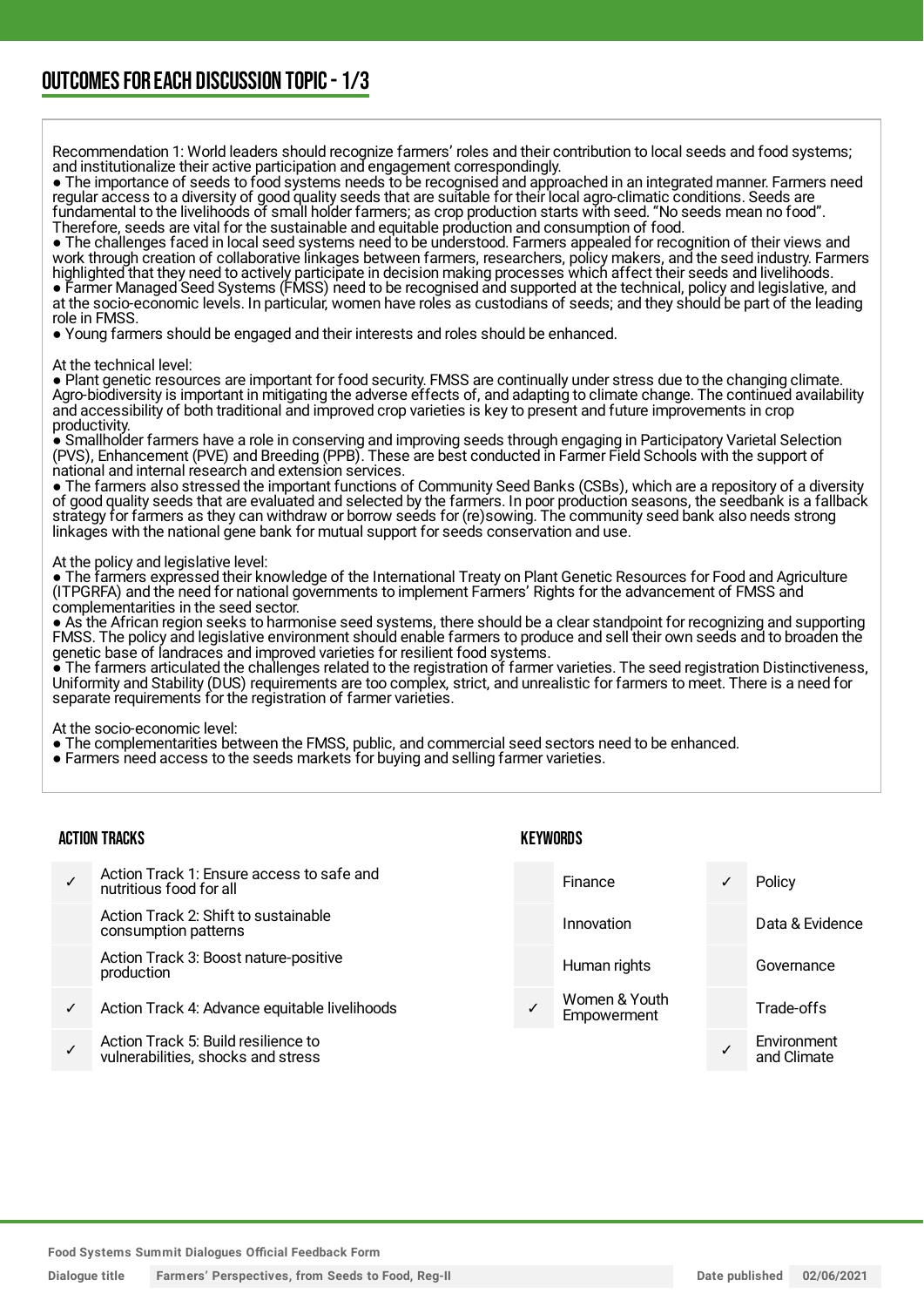### OUTCOMESFOR EACH DISCUSSION TOPIC- 2/3

Recommendation 2: At the policy and legislative levels, farmers and dialogue stakeholders recommend engagement with multiple stakeholders to define the complementarities between the commercial seed systems and farmer managed seed systems (FMSS). The harmonisation of seed policies and laws should recognize and support FMSS as crucial to food and nutrition security in the context of climate change adaptation.

● Broadly define FMSS for the formulation of a policy and legislative framework which recognises farmer seed systems in terms of production, marketing, and distribution under ecologically adaptive conditions; Formulate policy support to enhance FMSS' value chains from access of materials, seeds development and production, farmer friendly registration and quality certification to local marketing; Explore the use of FAO's quality declared seed framework (QDS); Develop guidelines for registration of farmer varieties.

● Legislate and operationalize Farmers' Rights in the context of a rights-based approach; Formulate a stand-alone farmers rights policy and legislation, which incorporates a functional benefit sharing mechanism that includes women as custodians of agricultural biodiversity; Engage the youths in agriculture.

● Apply sui-generis system for recognizing farmer varieties, including uncomplicated and appropriate varietal testing systems for farmers' varieties.

● Create favourable policies for investments in developing local and domestic markets for farmer varieties; Create farmer centric local markets through the value chain; Create farmer centric business models and favourable marketing strategies for small holder farmers, which lead to a policy framework for agriculture inclusive of marketing and trade policy. ● At the policy, legislative and technical levels, institutionalise farmers' active participation and capacity building in decision making and implementation of Farmer Seed Systems, taking into account the diversity of farmers seed perspectives,

cultures, gender, economic and social inclusion and knowledge management systems.

● Create more seed networks so that farmers can participate at all levels of engagement on seed issues (national, regional or global).

● Promote Farmer Field Schools (FFS) as a strategy to build and empower communities for experimental learning, agriculture research agenda setting, data collection and analysis by farmers, decision-making and participation related to crop growing conditions in local communities.

#### ACTION TRACKS ✓ Action Track 1: Ensure access to safe and nutritious food for all Action Track 2: Shift to sustainable consumption patterns Action Track 3: Boost nature-positive production Action Track 4: Advance equitable livelihoods ✓ Action Track 5: Build resilience to vulnerabilities, shocks and stress **KEYWORDS** Finance ✓ Policy Innovation Data & Evidence Human rights **Governance** Women & Youth Empowerment Trade-offs ✓ **Environment** and Climate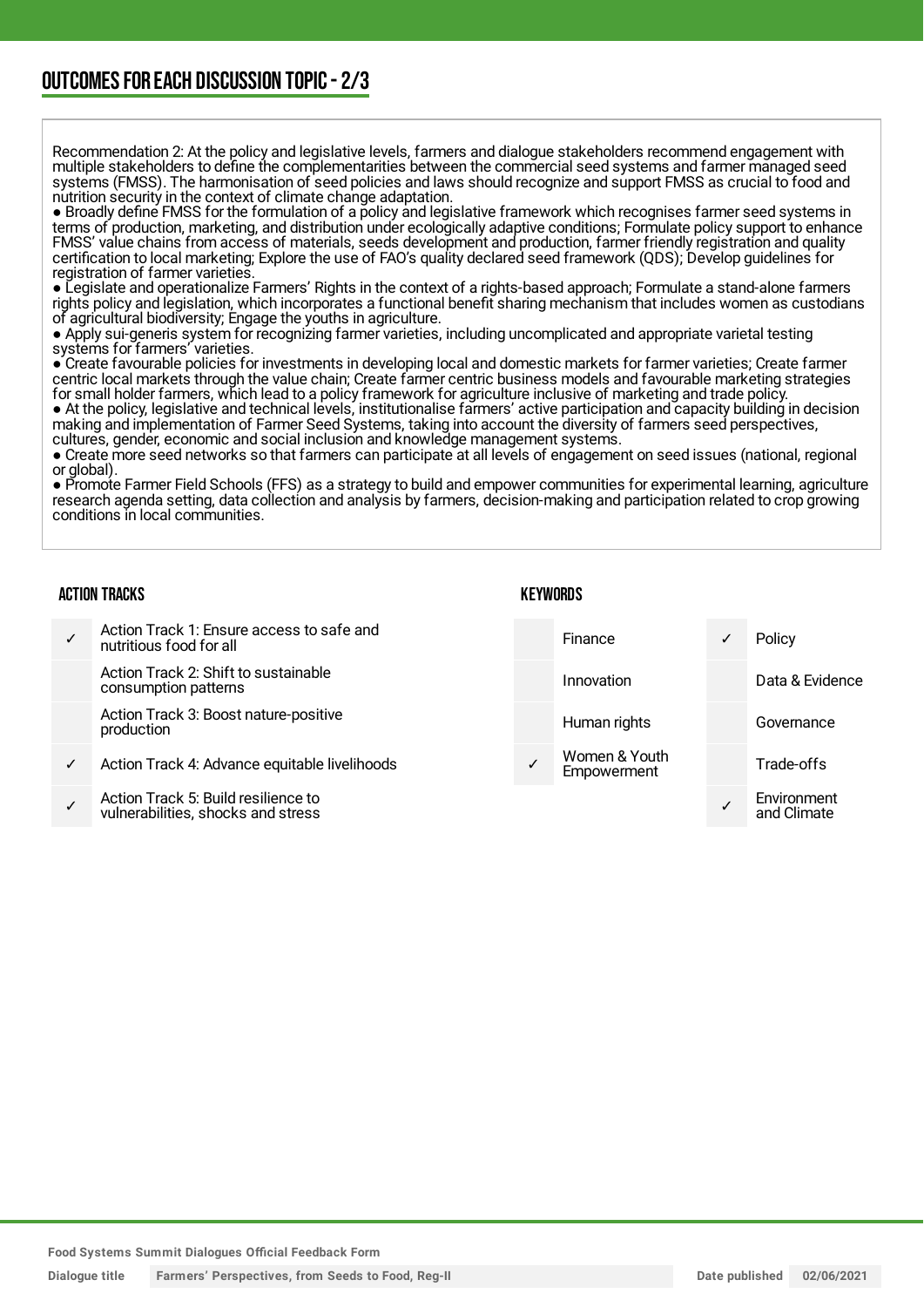### OUTCOMESFOR EACH DISCUSSION TOPIC- 3/3

Recommendation 3: At the technical level, farmers and dialogue stakeholders recommend ensuring farmers' seed security, including use of biodiversity as part of anticipatory actions for disaster risk management in the context of climate change. ● Ensure farmers have continuous access to crop diversity through institutionalised linkages with private and public stakeholders.

● Support and invest in the sustainable use of Neglected and Underutilised Species.

● Support the establishment of farmer seed enterprises as a strategy for seed sector development. Identify local seed companies and start building on them to promote and enhance NUS.

● Increase research and investment on small grain processing equipment for smallholder farmers to ease the drudgery involved in processing small grains.

● Consider Community Seed Banks as seed hubs and sources of quality seed. They should also be recognised as centres of knowledge and information management. The Community Seed Banks should be linked with Universities, National Gene Banks and interface with policy makers.

● Promote Farmer Field Schools (FFS) as a strategy to build and empower communities for experimental learning, agriculture research agenda setting, data collection and analysis by farmers, decision-making and participation related to crop growing conditions in local communities.

● Promote agro-ecological approaches that complement the conservation and use of plant genetic resources for sustainable food production, and for the restoration of lost biodiversity, degraded soils, and water management. It should be the economic driver of food and nutrition security based on sustainability, resilience, and increased food production

● Institutionalise farmers' active participation and capacity building in decision making and implementation, taking into account the diversity of farmers seed perspectives, cultures, gender and social inclusion, and knowledge management systems.

#### ACTION TRACKS

**KEYWORDS** 

|   | Action Track 1: Ensure access to safe and<br>nutritious food for all      | <b>Finance</b>               | $\checkmark$ | Policy                     |
|---|---------------------------------------------------------------------------|------------------------------|--------------|----------------------------|
|   | Action Track 2: Shift to sustainable<br>consumption patterns              | Innovation                   |              | Data & Evidence            |
|   | Action Track 3: Boost nature-positive<br>production                       | Human rights                 |              | Governance                 |
| ✓ | Action Track 4: Advance equitable livelihoods                             | Women & Youth<br>Empowerment |              | Trade-offs                 |
|   | Action Track 5: Build resilience to<br>vulnerabilities, shocks and stress |                              |              | Environment<br>and Climate |